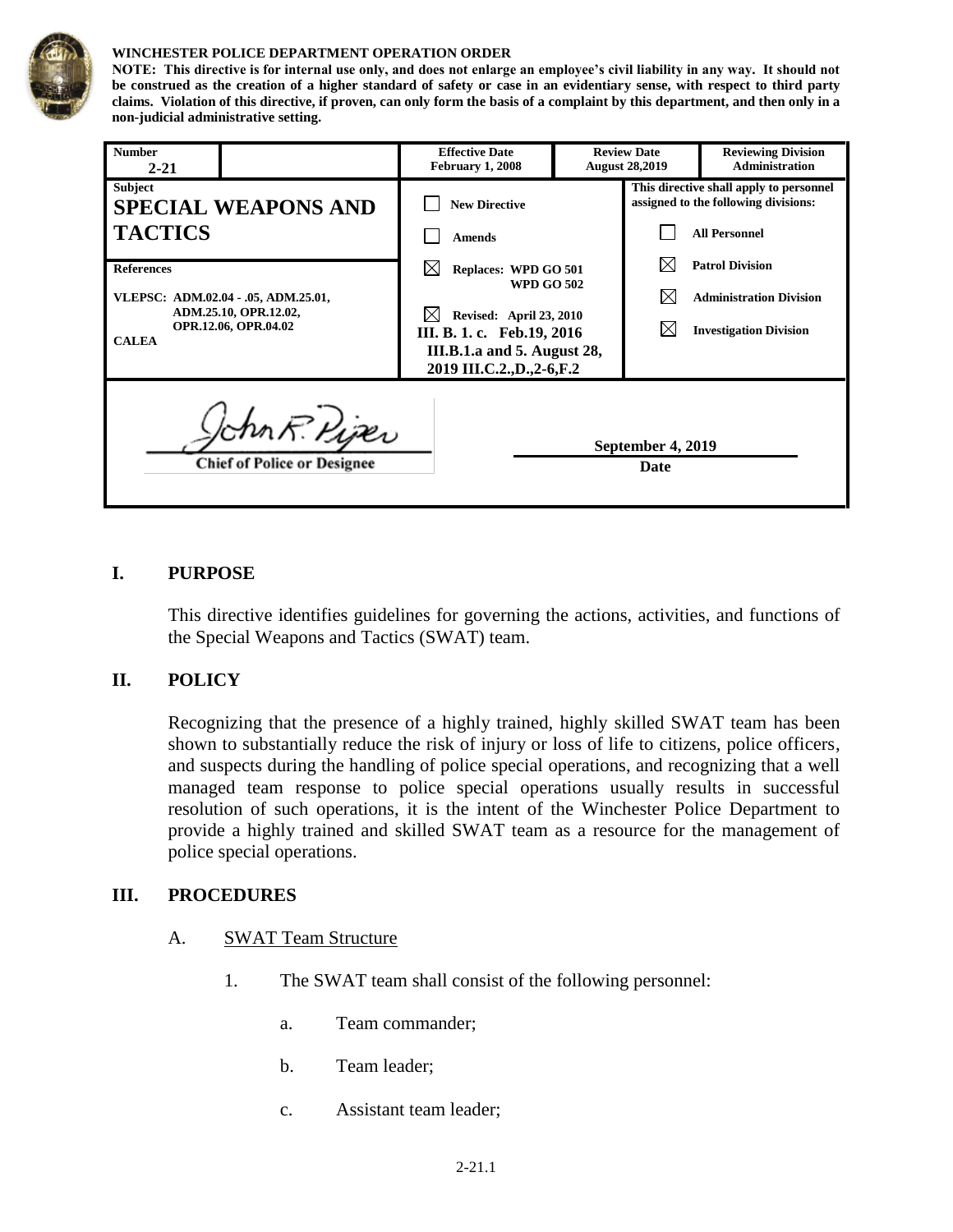- d. Tactical personnel; and
- e. Support personnel.
- B. SWAT Team Selection
	- 1. The team commander will post a notice for open positions on the SWAT team. Minimum eligibility requirements for SWAT candidates are:
		- a. Must have a minimum of three (3) years law enforcement experience and off of hiring probation with the Winchester Police Department;
		- b. Must be a Division of Criminal Justice Services (DCJS) certified police officer; and
		- c. Must be a department member in good standing with no grievable disciplinary action within the previous year. Nongrievable disciplinary action within the previous year will be considered during the selection process, but will not eliminate officers from applying for this position.
	- 2. Personnel will be selected for SWAT team assignment based on the results of entry level testing, consisting of marksmanship, physically demanding challenges, a mental aptitude test for retaining information and practically applying that information, and an interview with the team commander, team leader, and assistant team leader.
	- 3. All candidates must meet the minimum test standards in each category in order to be considered for assignment to the SWAT team.
	- 4. The final decision on SWAT team personnel selection will be made by the Chief of Police after recommendation from the team commander.
	- 5. Upon selection, the approved candidate must successfully complete a one (1) year probationary period and complete an eighty (80) hour basic SWAT course within the probationary period.

# C. SWAT Team Personnel Retention

- 1. SWAT personnel are required to meet physical fitness, marksmanship, and monthly training requirements and must be available for call out operations in order to retain their position on the SWAT team.
- 2. SWAT personnel must meet the minimum score of 95% with their department issued firearms.
- 3. SWAT team personnel not meeting retention requirements or complying with department rules and regulations, general orders, and directives are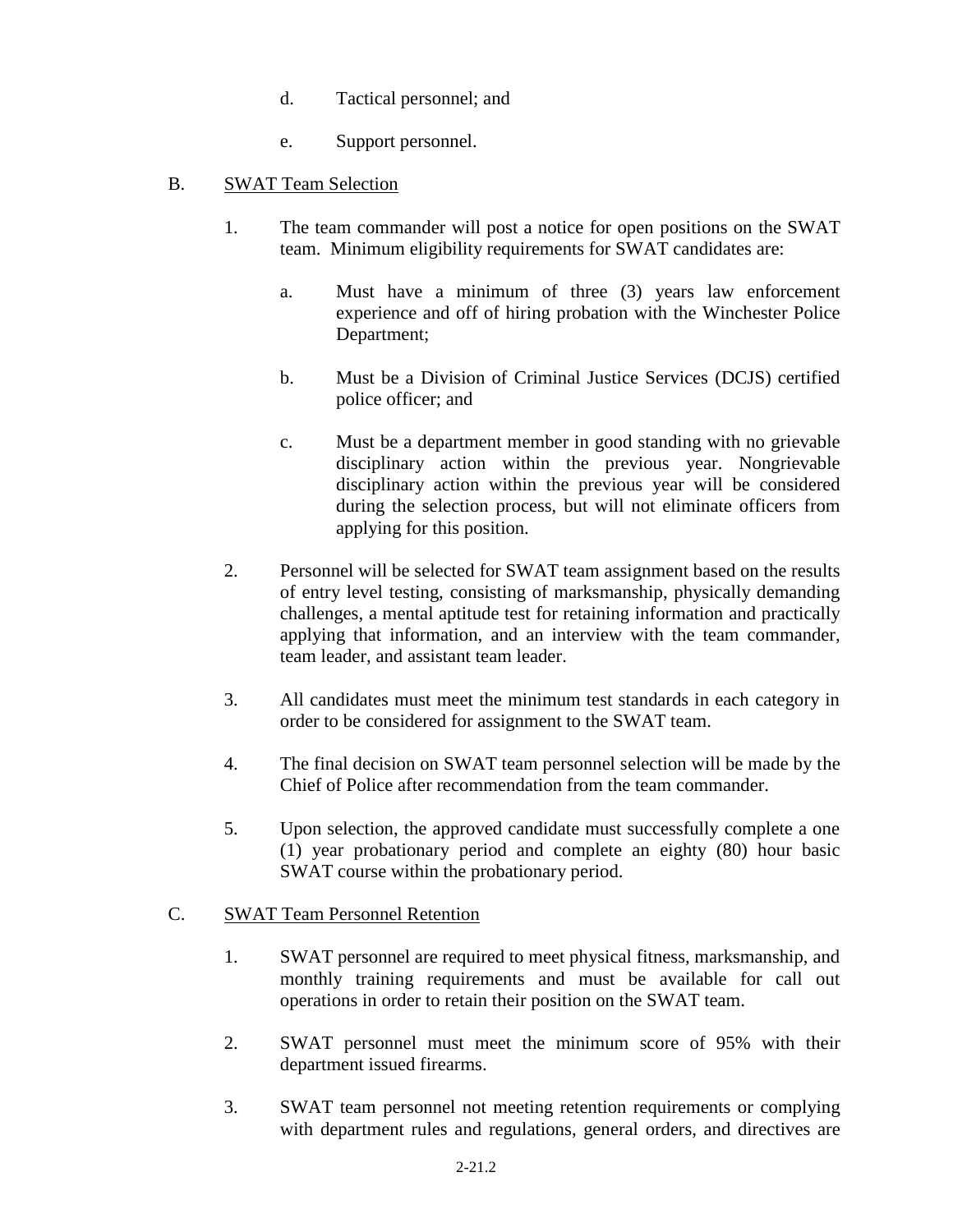subject to suspension from the SWAT team pending investigation and review by the team commander.

- 4. If justification exists, the team commander may reinstate SWAT personnel to the SWAT team or make recommendation to the Chief of Police for dismissal from the team.
- 5. Former SWAT personnel may be reinstated to the SWAT team if the former personnel meet all entry level eligibility and testing requirements. The final decision on reinstatement will be made by the Chief of Police after recommendation from the team commander.

## D. Operations

- 1. It is the responsibility of the on-duty supervisor to evaluate each situation and determine the value of the utilization of the SWAT team. If necessary the team commander should be contacted for advice.
- 2. All requests for SWAT operations will be directed to the SWAT Commander. The team commander will be notified for approval before any SWAT operations are conducted. The team commander will be responsible for notifying the Chief of Police and other appropriate command level personnel concerning SWAT operations.
- 3. Warrant Risk Assessment Matrix & Tactical Analysis Worksheet
	- a. The Warrant Risk Assessment Matrix, along with the WPD Tactical Analysis Worksheet, may require consultation with the SWAT team commander to determine if the team and/or enhanced tactics will be used to execute a search warrant based on the various risk factors referenced in the two forms.
	- b. The Warrant Risk Assessment **shall** be completed prior to the execution of **any** search warrant that is obtained by a member of the Winchester Police Department. A copy of the matrix will be distributed to the SWAT Team Commander
- 4. The SWAT team should be activated for the following situations according to the threat level present or anticipated including but not limited to:
	- a. Barricaded persons;
	- b. Hostage situations;
	- c. Search warrants;
	- d. Major arrests; or
	- e. Interdiction of terrorist activity both foreign and domestic.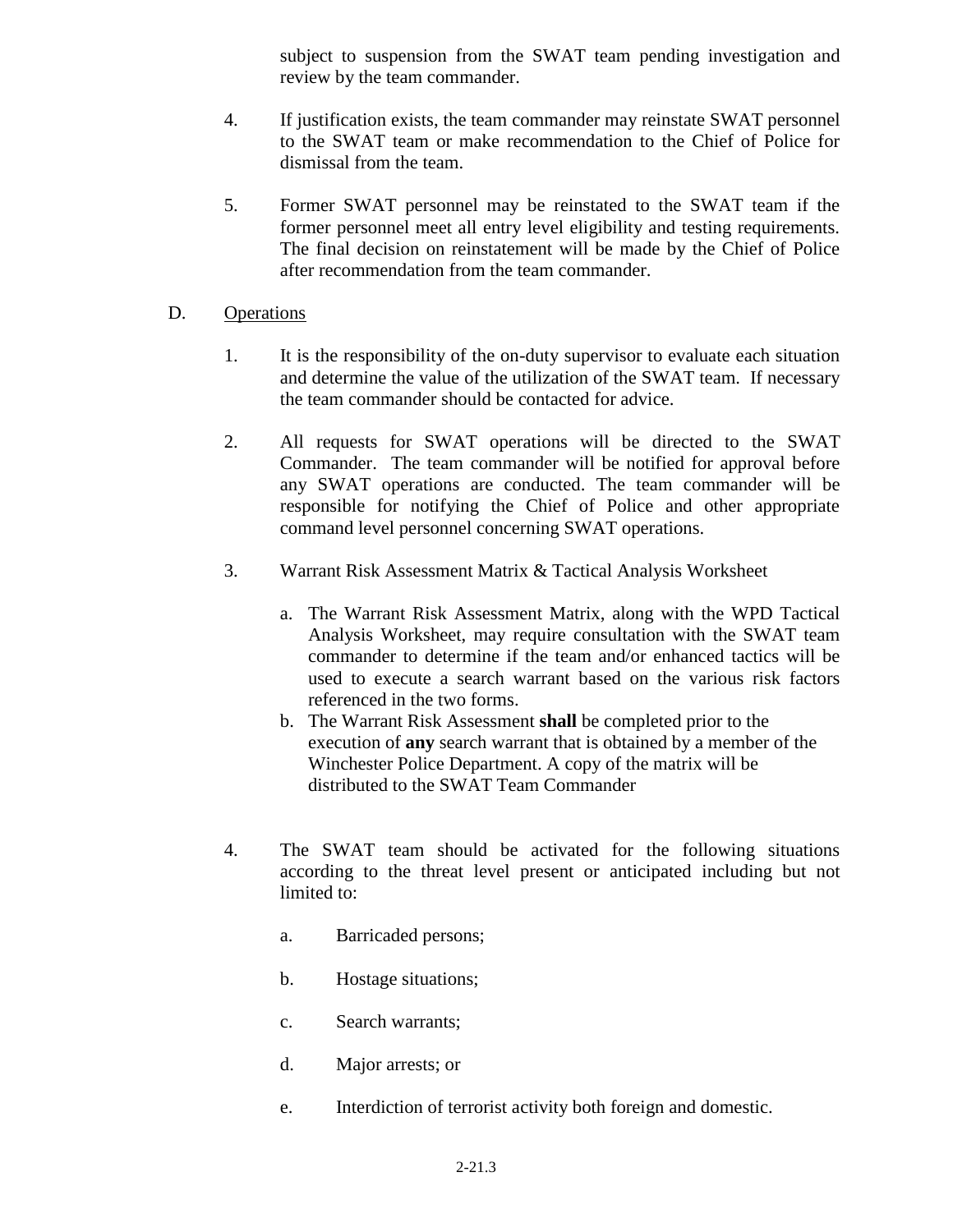- 5. The response process utilized by the SWAT team for handling police special operations will be the National Incident Management System (NIMS) Incident Command System (ICS).
- 6. The SWAT team, when necessary, will utilize a response protocol that enacts the following activities during the conduct of an operation:
	- a. Command post operations;
	- b. Containment;
	- c. Long rifle operations;
	- d. Emergency / deliberate action operations;
	- e. Negotiation operations;
	- f. Medical support operations; and
	- g. Chemical, biological, radiological, nuclear, and high yield explosive device operations (CBRNE).
- 7. Use of force by the SWAT team shall be consistent with applicable laws and department policies on the use of force and the resulting use of force investigation protocols. See GO 2-4, Use of Force.

### E. Standard Operating Procedures Manual and Reporting

- 1. The SWAT team shall develop and maintain a current Standard Operating Procedures (SOP) manual that provides depth and detail to criteria and activities listed in this directive.
- 2. The SWAT team shall conduct formal and documented after action reports of all police special operations and all team training events. The team commander shall maintain copies of all after action reports and team training event reports for a period not to exceed Commonwealth of Virginia requirements for records retention.
- 3. The team commander shall produce an annual report that specifies team operations and training for the calendar year.
- F. Training
	- 1. The SWAT team shall develop and enact a formalized SWAT training program consistent with current National Tactical Officer's Association (NTOA) standards for the development of training calendars, schedules, and resourcing.
	- 4. The SWAT team shall train, at a minimum, according to the following: